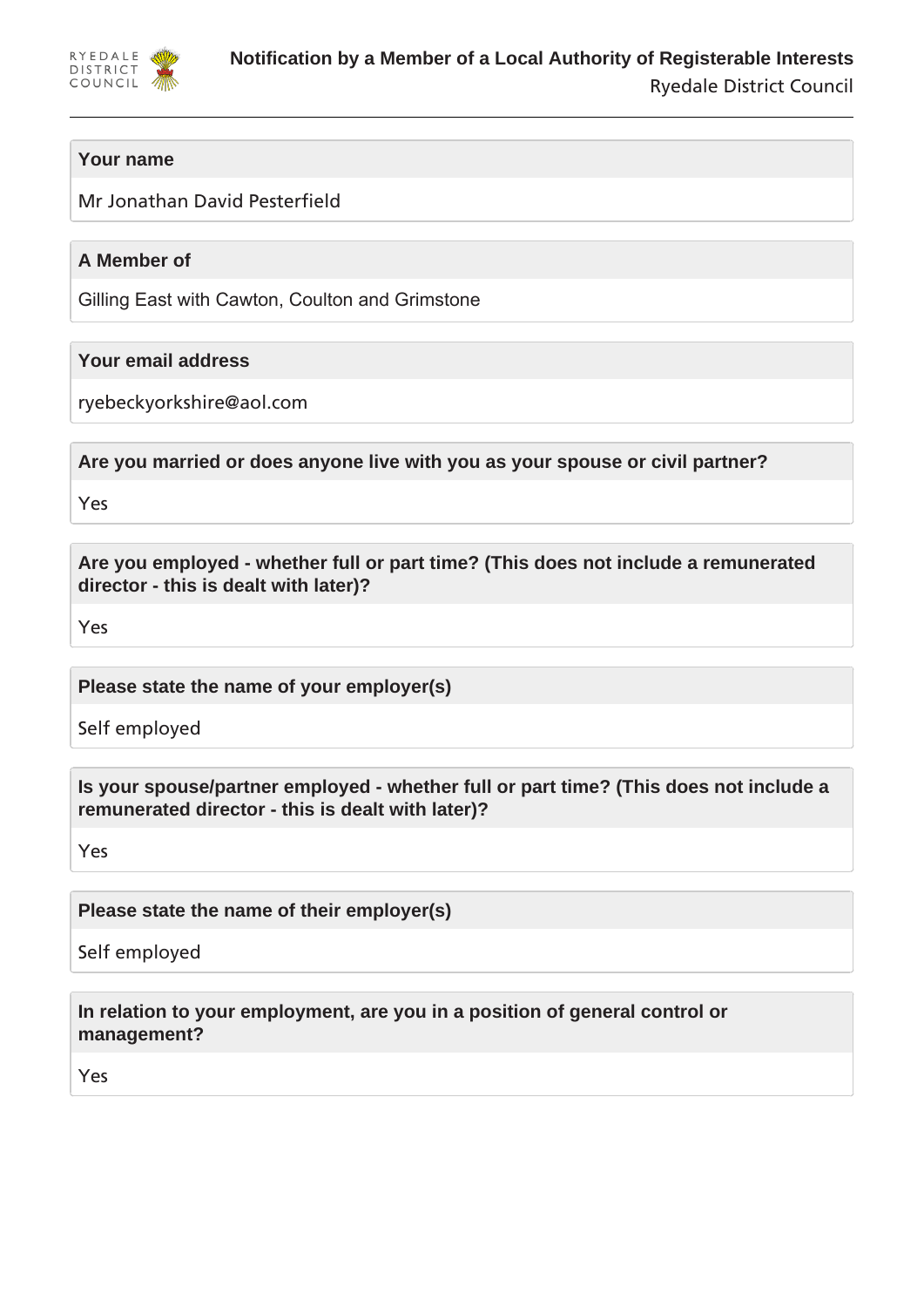

**In relation to your spouse/partner's employment, is he/she in a position of general control or management?**

No

**Does your employer have any contracts with the Council for goods, services or works?**

Yes

**Please give details of the goods, services or works provided**

Commercial waste collection.

**Does the employer of your spouse/partner have any contracts with the Council for goods, services or works?**

No

**Please give details of the goods, services or works provided**

None

**Does your employer have any tenancy agreement for any land where the Council is the landlord?**

No

**Does the employer of your spouse/partner have any tenancy agreement for any land where the Council is the landlord?**

No

**Please provide the address(es) or description(s) of any such land**

Not supplied

**Are you a self employed or do you run a business?**

Yes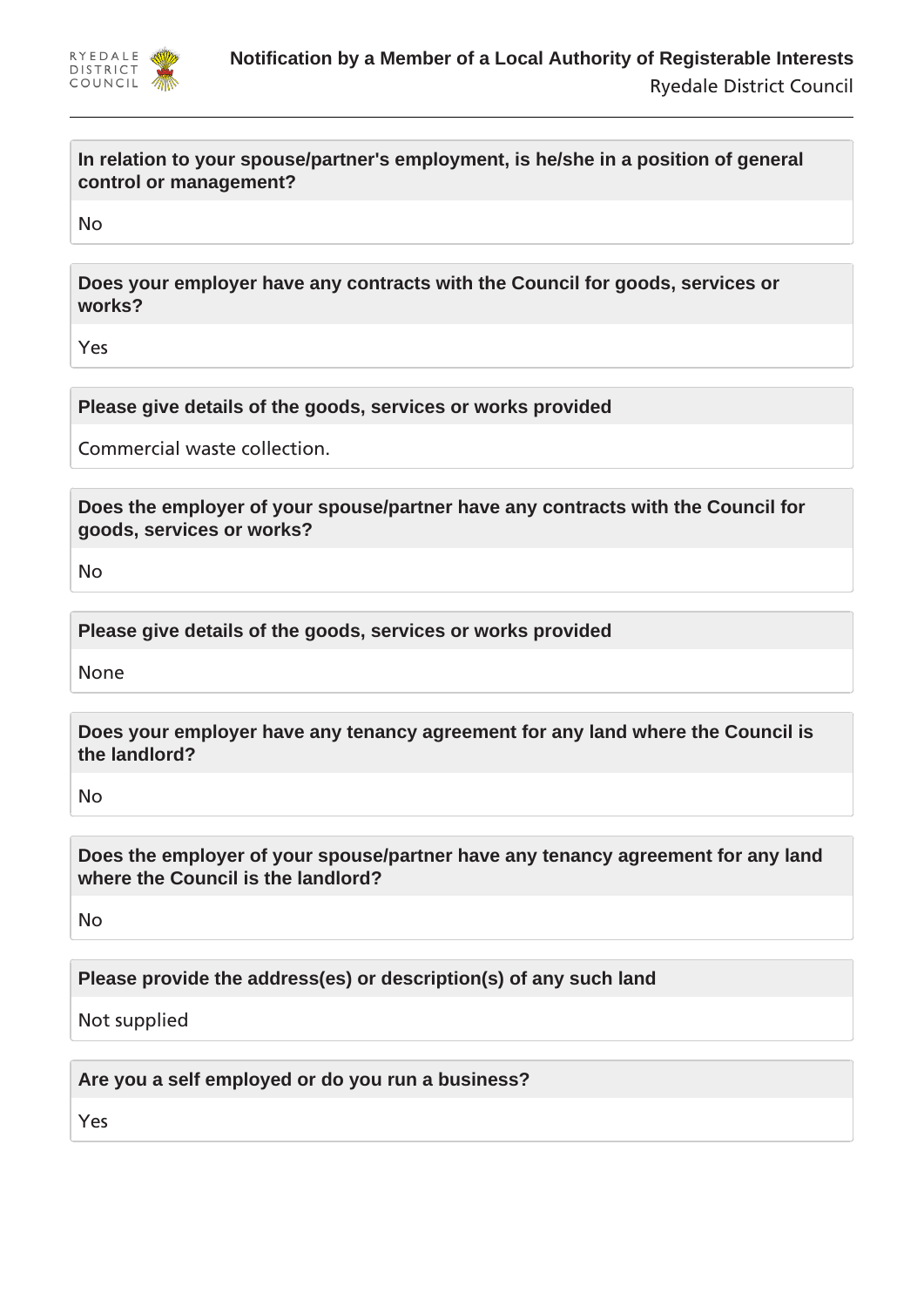

#### **Please state the name of the business**

J& DP Farms

**Is your spouse/partner self employed or do they run a business?**

Yes

**Please state the name of the business**

J&DP Farms

**Does your business have any contracts with the Council for goods, services or works?**

No

**Does the business of your spouse/partner have any contracts with the Council for goods, services or works?**

No

**Please provide details of the goods, services or works provided**

None

**Does your business have any tenancy agreement for any land where the Council is the landlord?**

No

**Please provide the address(es) or description(s) of any such land**

None

**Does the business of your spouse/partner have any tenancy agreement for any land where the Council is the landlord?**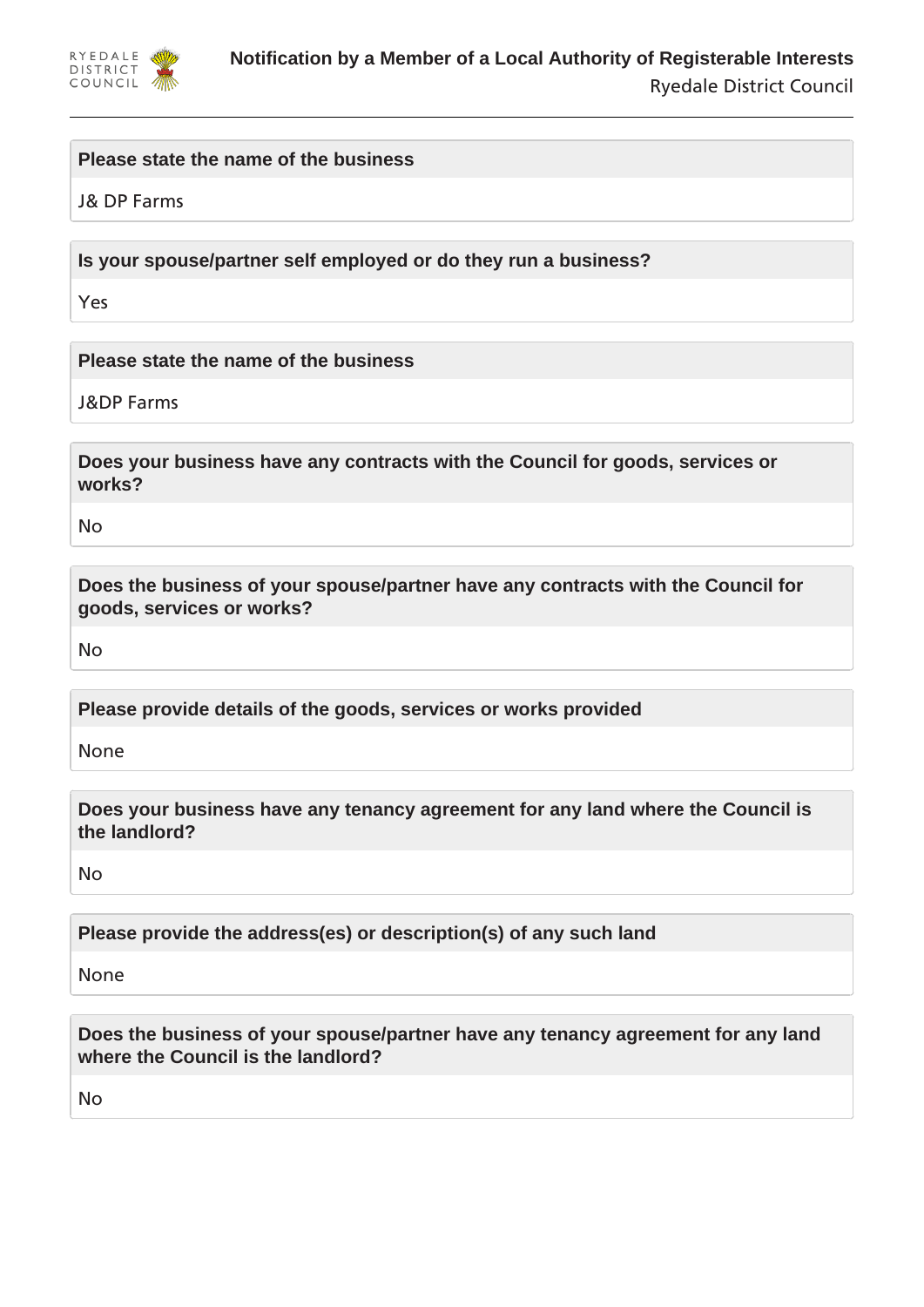

# **Please provide the address(es) or description(s) of any such land**

None

**Are you a partner in any business?**

Yes

**Please state the name of the business**

J&DP Farms

**Does the business have any contracts with the Council for goods, services or works?**

Yes

**Is your spouse/partner a partner in any business?**

No

**Please state the name of the business**

N/a

**Does the business of your spouse/partner have any contracts with the Council for goods, services or works?**

No

**Please provide details of the goods, services or works provided**

N/a

**Does the business have a tenancy agreement for any land where the Council is the landlord?**

No

**Please provide the address(es) or description(s) of any such land.**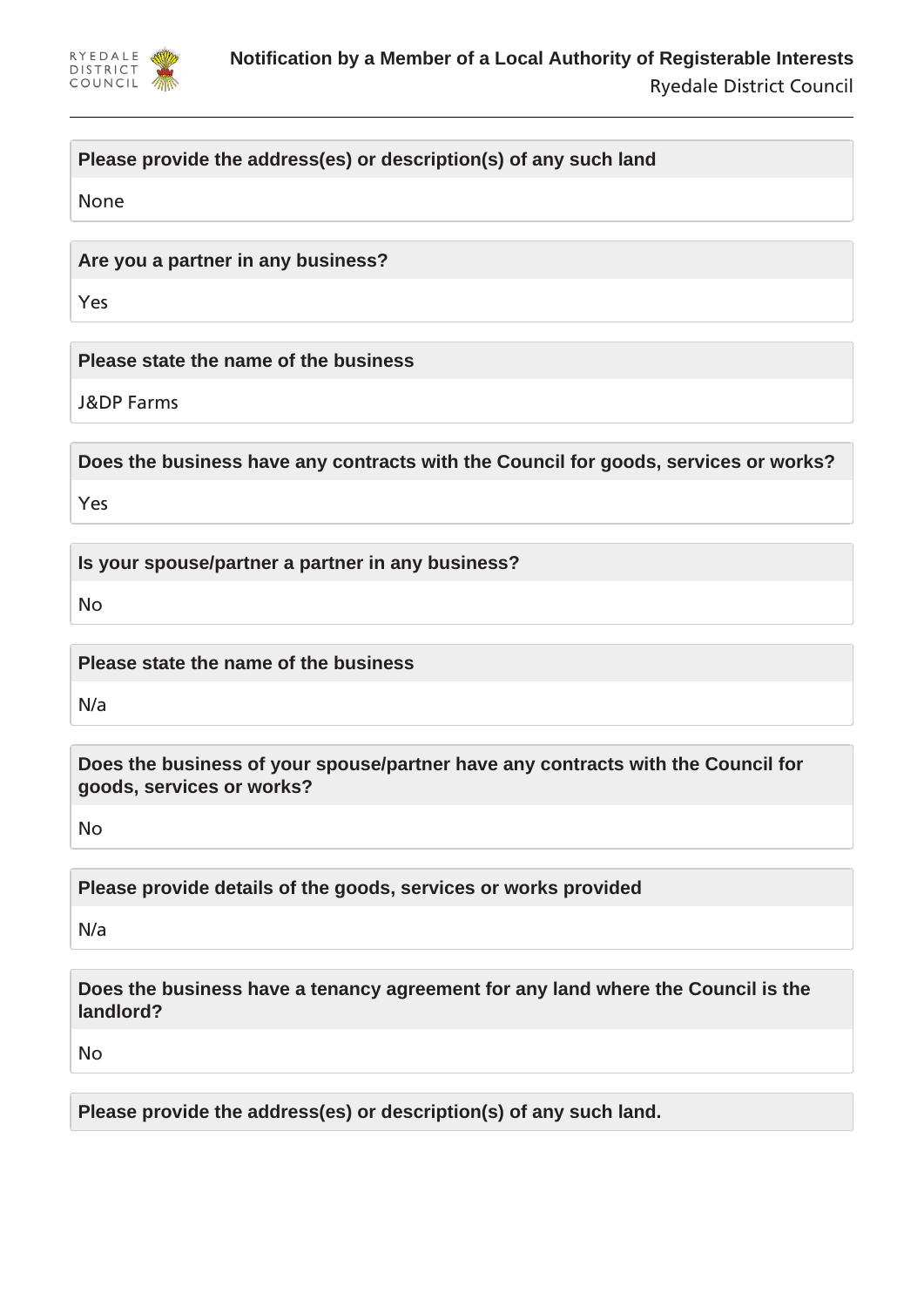

## Not supplied

**Does the business of your spouse/partner have a tenancy agreement for any land where the Council is the landlord?**

No

**Please provide the address(es) or description(s) of any such land.**

Not supplied

**Are you a remunerated\*\* director of a company?**

No

**Please state the name of the company/companies**

Not supplied

**Does the company have any contracts with the Council for goods, services or works?**

Yes

**Please give details of the goods, services or works provided.**

Commercial waste collection

**Is your spouse/partner a remunerated\*\* director of a company?**

No

**Please state the name of the company/companies**

Not supplied

**Does the company of your spouse/partner have any contracts with the Council for goods, services or works?**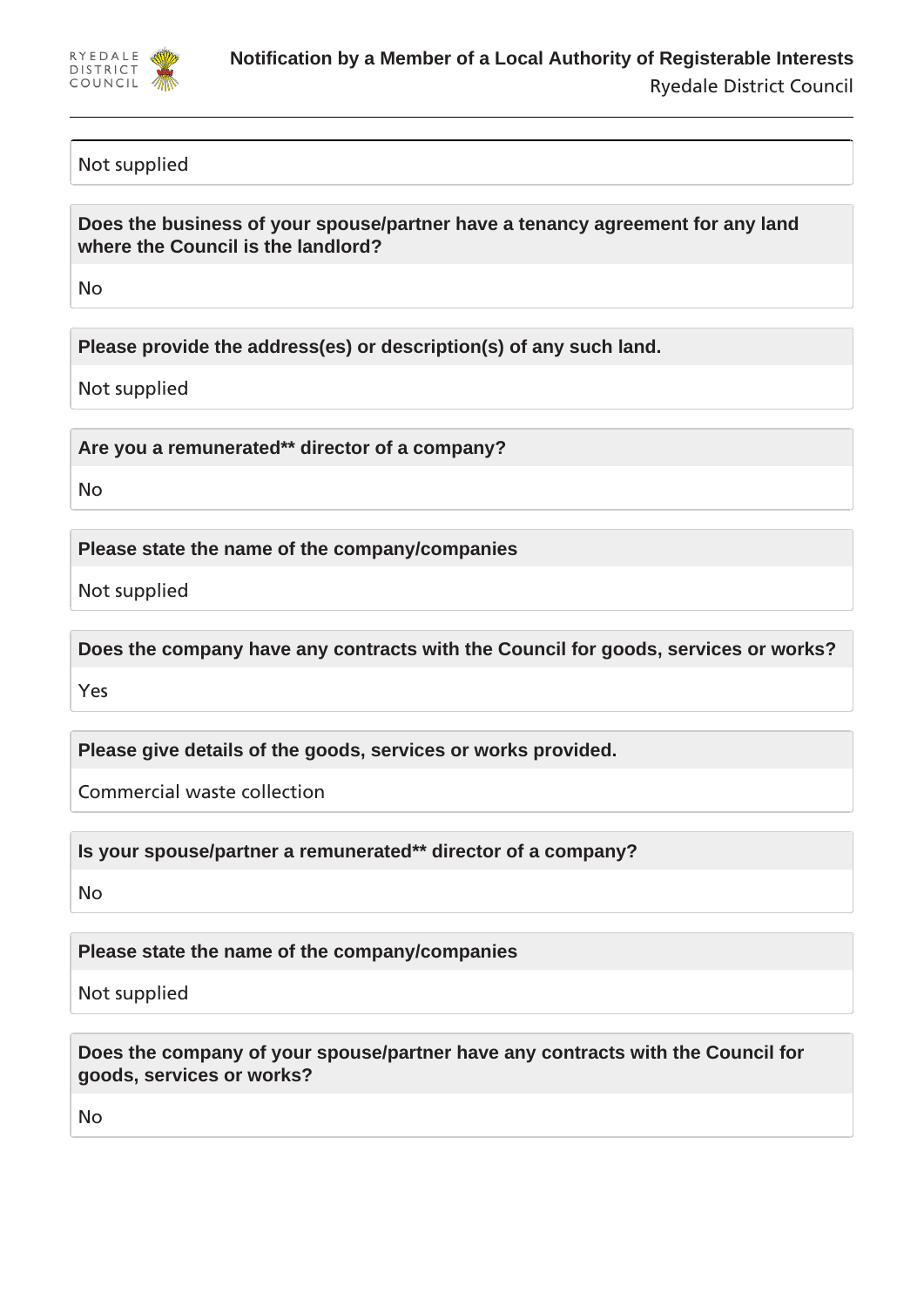

## **Please give details of the goods, services or works provided.**

#### Not supplied

**Does the company have a tenancy agreement for any land where the Council is the landlord?**

No

**Please provide the address(es) or description(s) of any such land.**

Not supplied

**Does the company of your spouse/partner have a tenancy agreement for any land where the Council is the landlord?**

No

**Please provide the address(es) or description(s) of any such land.**

Not supplied

**Has any person or body made a payment to you in respect of your election expenses?**

No

**Please provide details**

Not supplied

**Has any person or body made a payment to your spouse/partner in respect of your election expenses?**

No

#### **Please provide details**

Not supplied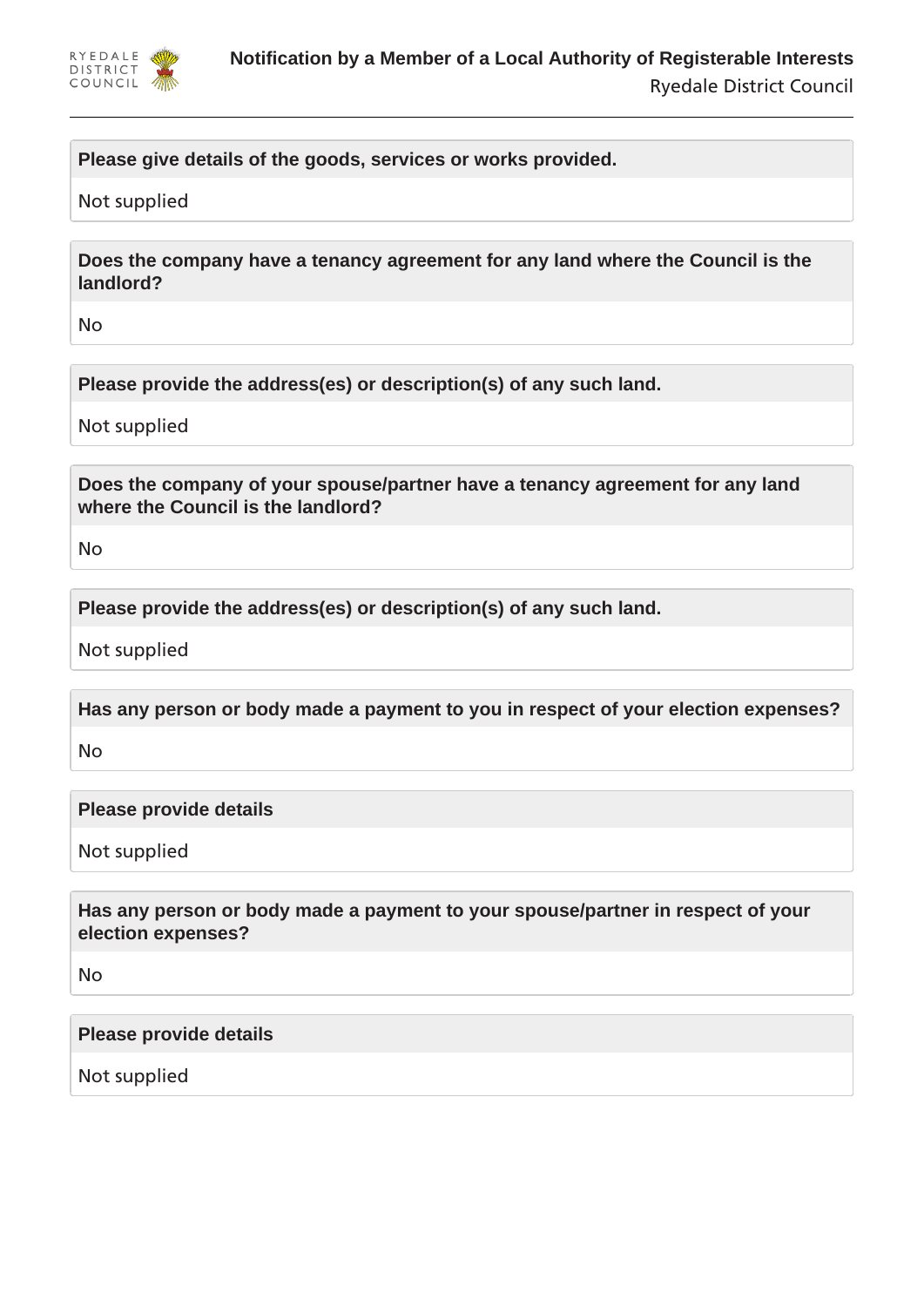

## **Do you have a beneficial interest in a class of securities of a corporate body that has a place of business in the Council's area that exceeds the nominal value of £25,000 or 1/100 of the total issued shared capital of that body?**

No

**Please provide details**

Not supplied

**Do your spouse/partner have a beneficial interest in a class of securities of a corporate body that has a place of business in the Council's area that exceeds the nominal value of £25,000 or 1/100 of the total issued shared capital of that body?**

No

## **Please provide details**

Not supplied

**Do you have a beneficial interest in any land in the Council's area?**

No

**Please provide the address(es) or other description(s) of any land interest.**

Not supplied

**Does your spouse/partner have a beneficial interest in any land in the Council's area?**

No

**Please provide the address(es) or other description(s) of any land interest.**

Not supplied

**Do you have a license (alone or with others) to occupy any land in the Council's area for 28 days or longer?**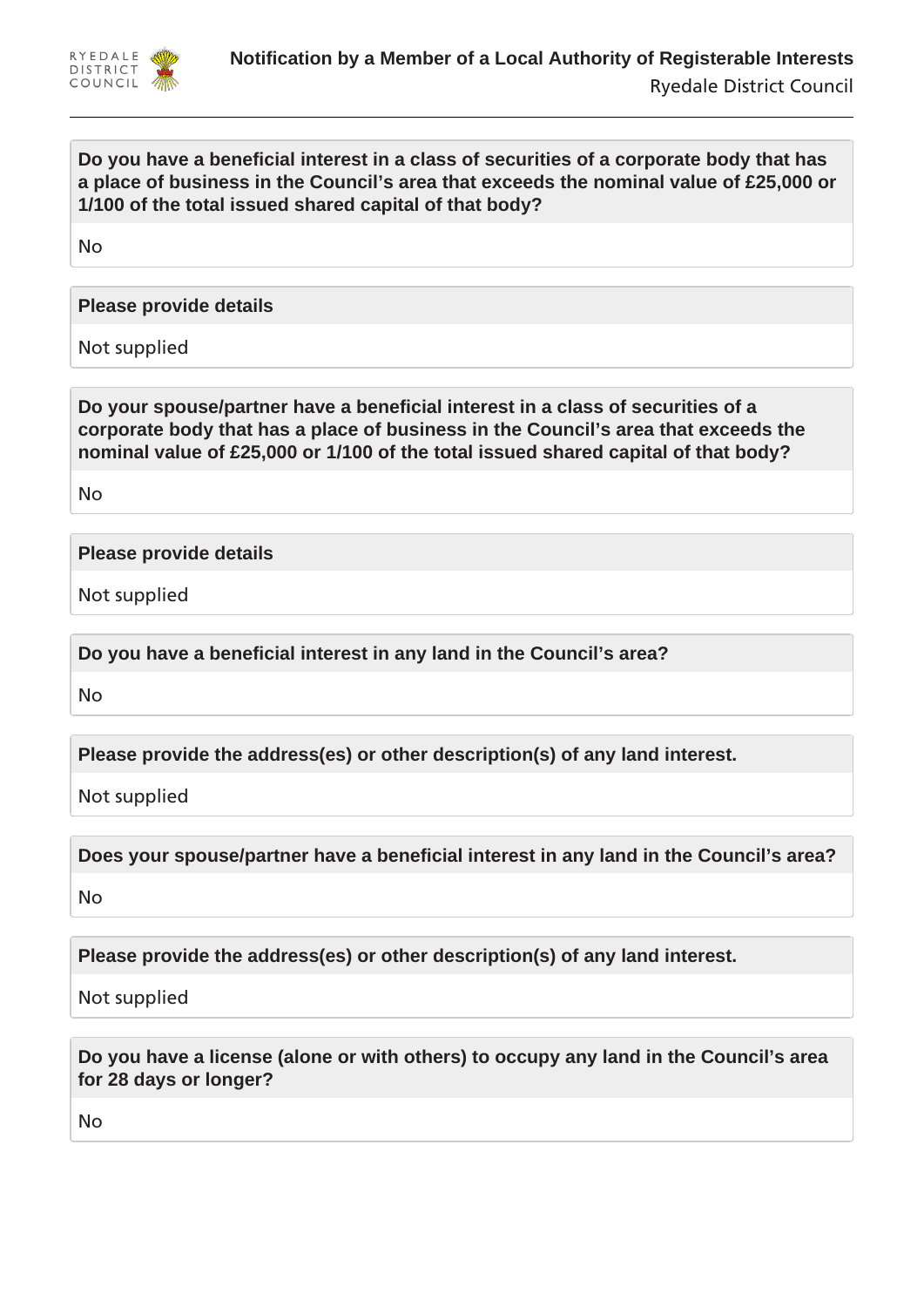

# **Please provide the address(es) or other description(s) of the land.**

#### Not supplied

**Does your spouse/partner have a license (alone or with others) to occupy any land in the Council's area for 28 days or longer?**

No

**Please provide the address(es) or other description(s) of the land.**

Not supplied

**Are you a member of or part of any body to which you have been appointed by the Council as its representative?**

No

**Please provide details of these bodies**

Not supplied

**Are you in a position of control or management in any of the bodies listed above?**

No

**Please provide details.**

Not supplied

**Do any of the bodies listed above have any contracts with the Council for goods, services or works?**

No

**Please provide details of the body and the goods, services or works provided**

Not supplied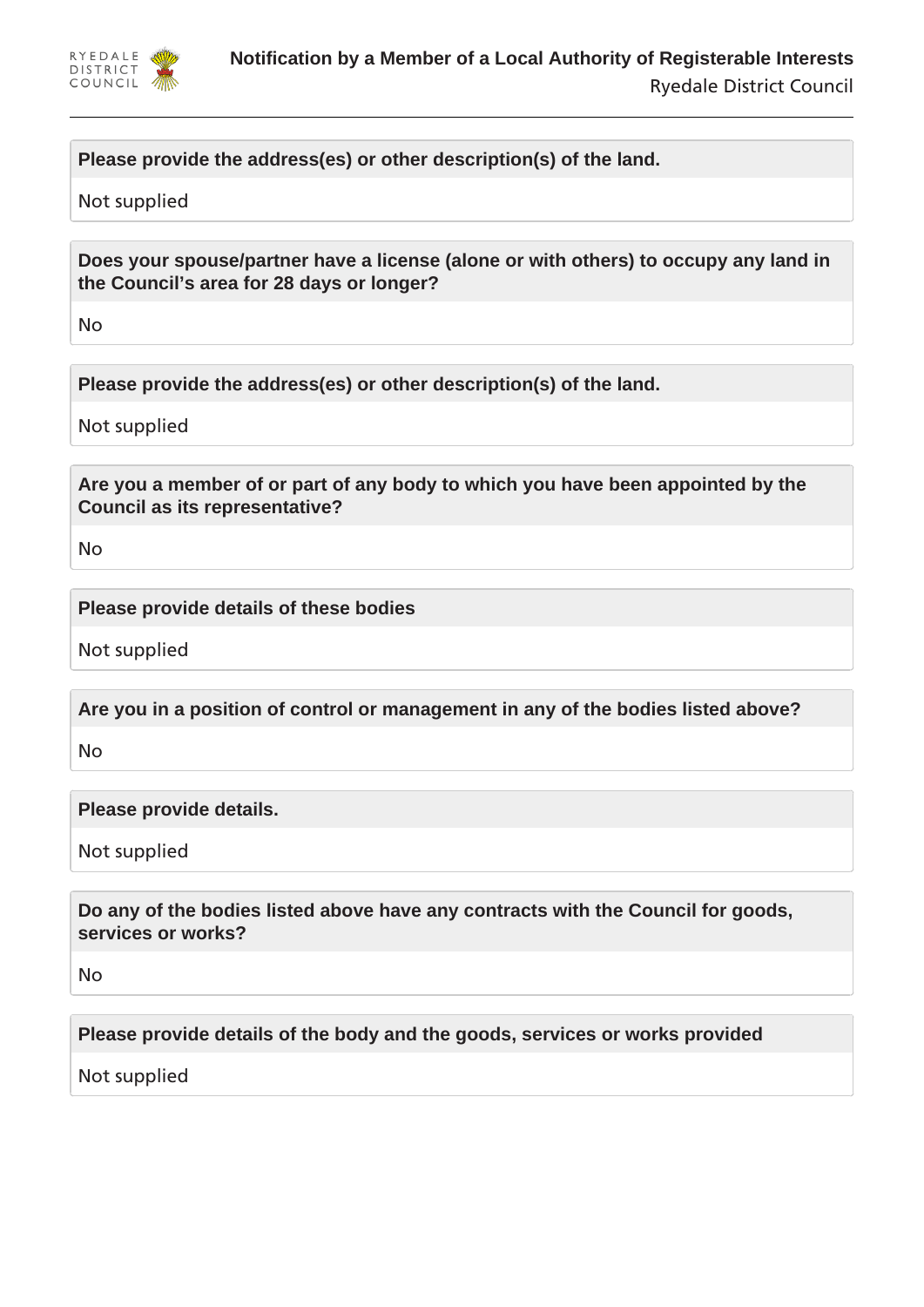

## **Do any of the bodies listed above have a tenancy agreement for any land where the Council is the landlord?**

No

**Please provide the address(es) or description(s) of any such land**

Not supplied

**Are you a member of or part of any public authority or body exercising functions of a public nature in your own right?**

No

**Please provide details**

Not supplied

**Are you in a position of control or management?**

No

**Please provide details**

Not supplied

**Do any of the bodies listed above have any contracts with the Council for goods, services or works?**

No

**Please provide details of the body and the goods, services or works provided**

Not supplied

**Do any of the bodies listed above have a tenancy agreement for any land where the Council is the landlord?**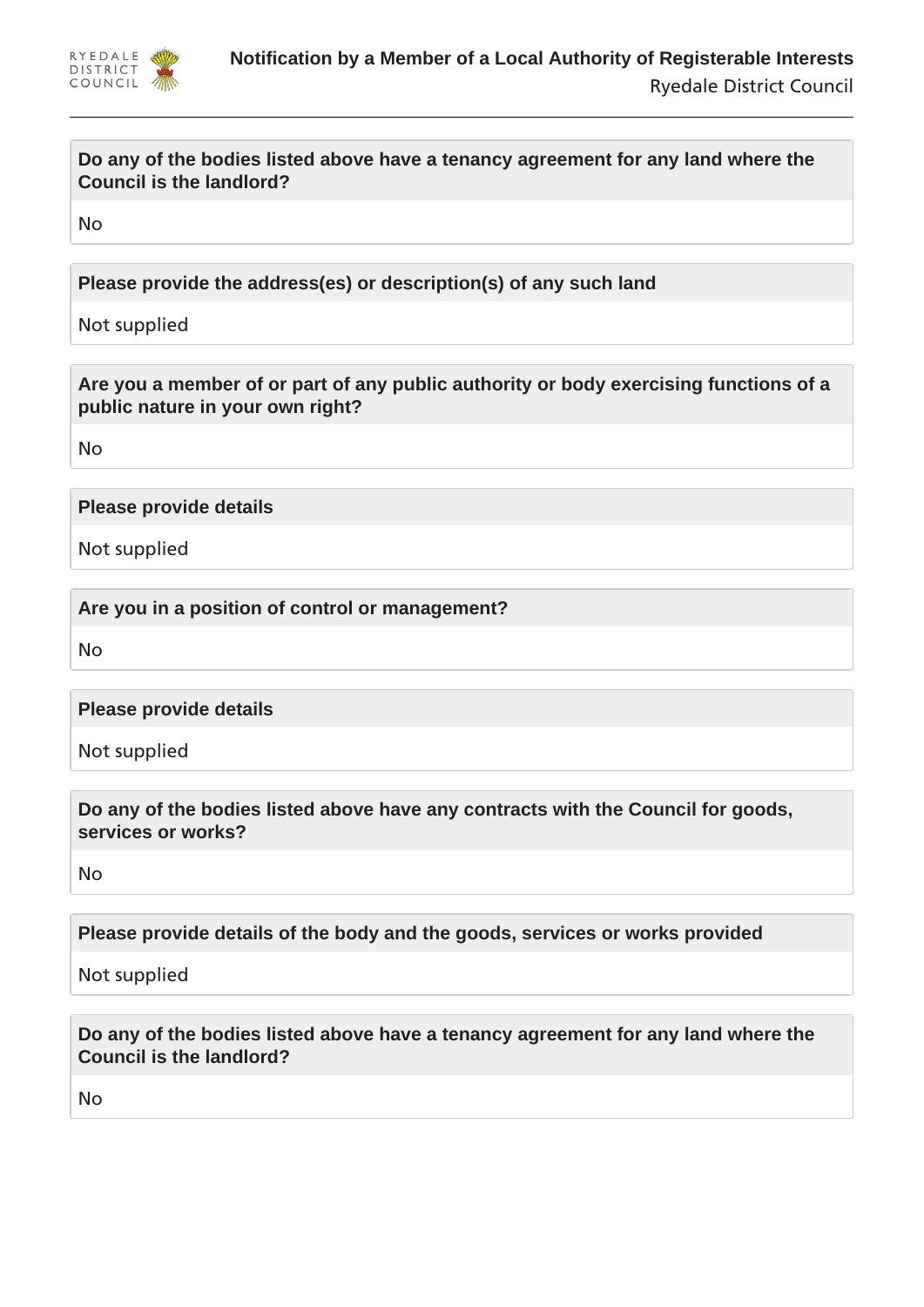

# **Please provide the address(es) or description(s) of any such land**

Not supplied

**Are you a member of or part of any body that undertakes charitable purposes?**

No

**Please provide details of these bodies.**

Not supplied

**Are you in a position of control or management?**

No

**Please provide details**

Not supplied

**Do any of the bodies listed above have any contracts with the Council for goods, services or works?**

No

**Please provide details of the body and the goods, services or works provided.**

Not supplied

**Do any of the bodies listed have a tenancy agreement for any land where the Council is the landlord?**

No

**Please provide the address(es) or description(s) of any such land.**

Not supplied

**Are you a member of or part of any body whose principal purpose includes the**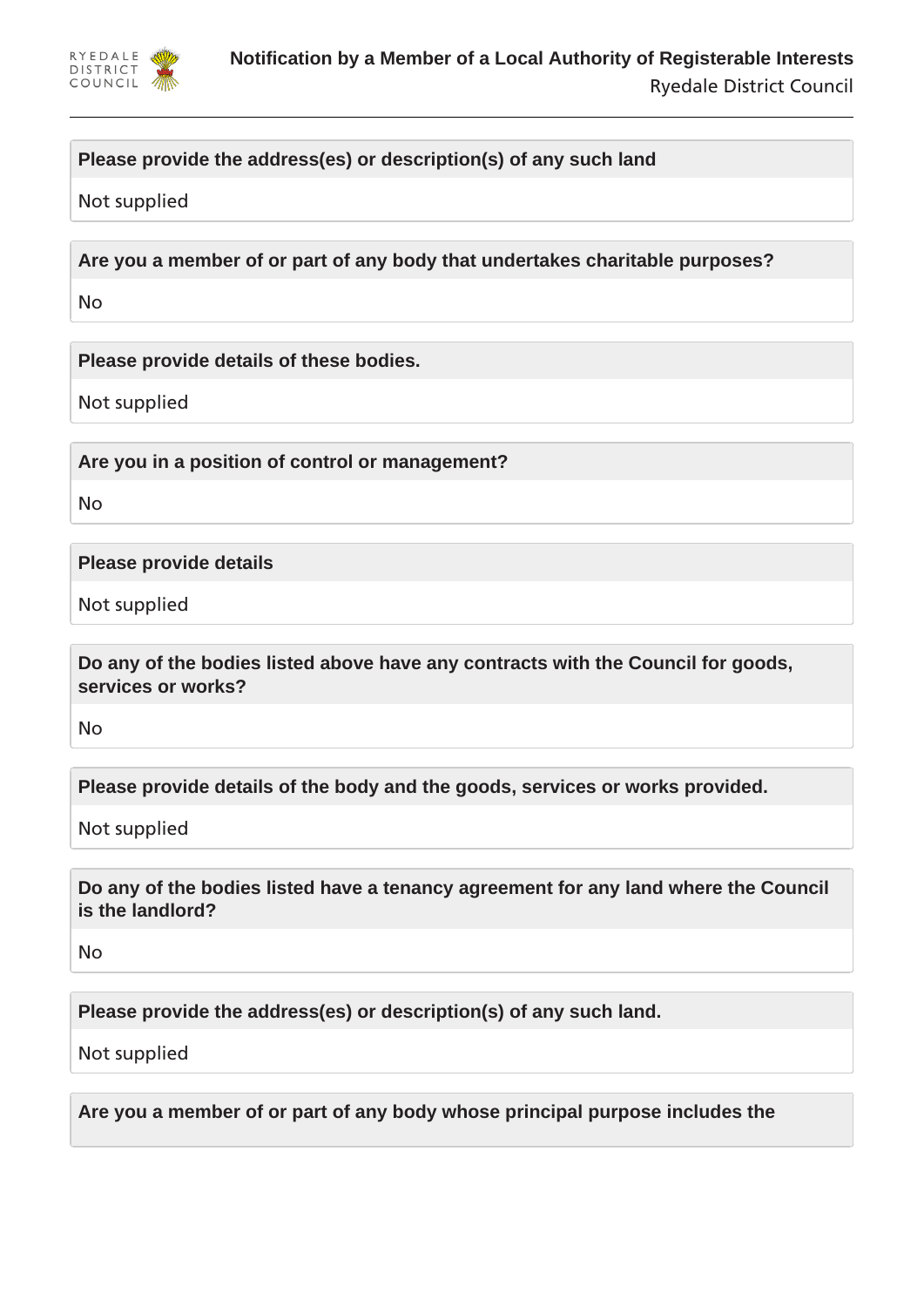

#### **influence of public opinion?**

No

**Please provide details of these bodies.**

Not supplied

**Are you in a position of control or management?**

No

**Please provide details**

Not supplied

**Do any of the bodies listed above have any contracts with the Council for goods, services or works?**

No

**Please provide details of the body and the goods, services or works provided.**

Not supplied

**Do any of the bodies have a tenancy agreement for any land where the Council is the landlord?**

No

**Please provide the address(es) or description(s) of any such land**

Not supplied

**Are you a member of any trade union or professional association?**

No

**Please provide details of these bodies.**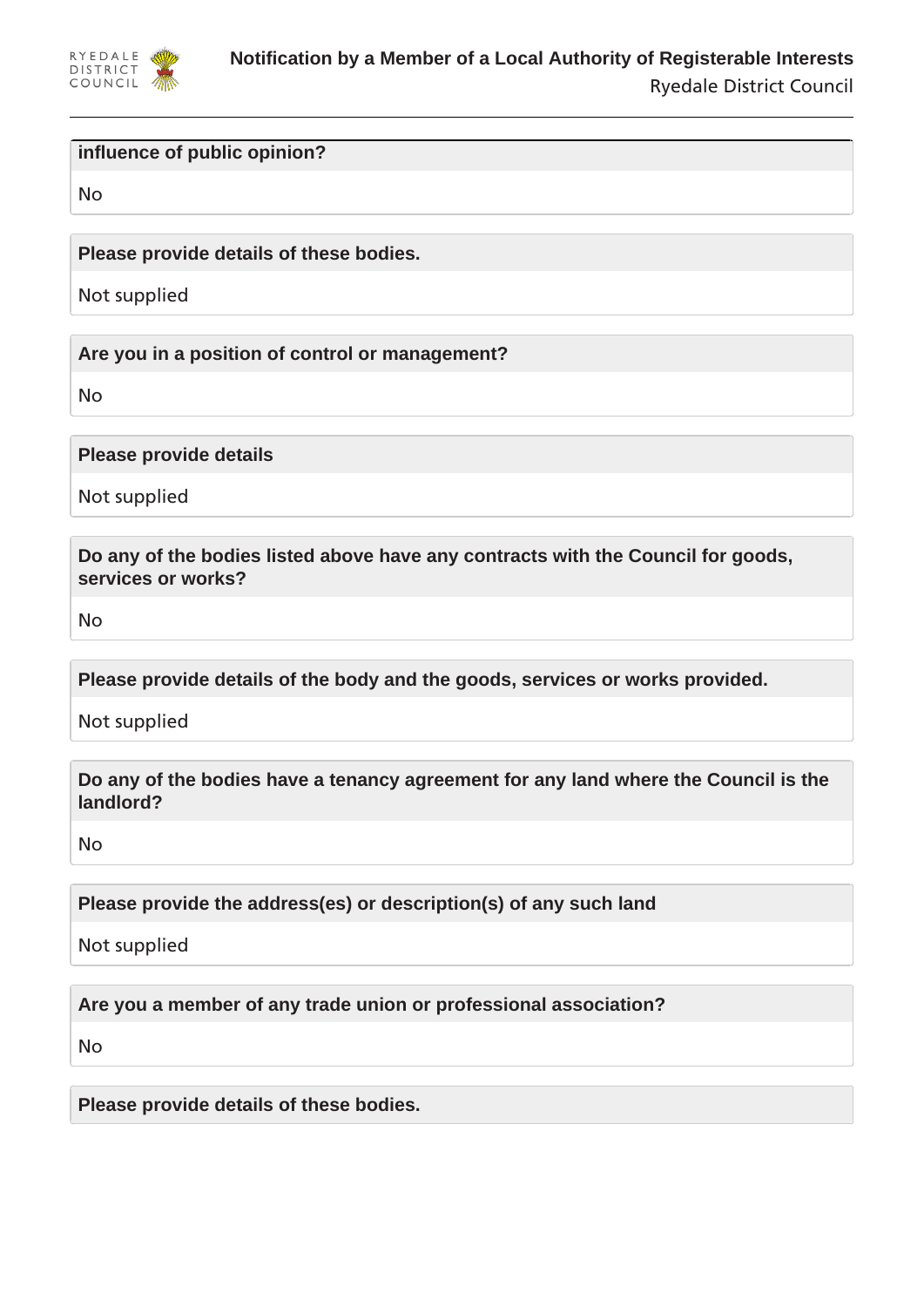

## Not supplied

**Are you in a position of control or management?**

No

**Please provide details**

Not supplied

**Do any of the bodies have a tenancy agreement for any land where the Council is the landlord?**

No

**Please provide the address(es) or description(s) of any such land.**

Not supplied

**Do any of the bodies listed above have any contracts with the Council for goods, services or works?**

No

**Please provide details of the body and the goods, services or works provided.**

Not supplied

**Are you a member of any private club or other organisation not otherwise listed on this form?**

No

**Please provide details**

Not supplied

**Are you in a position of control or management?**